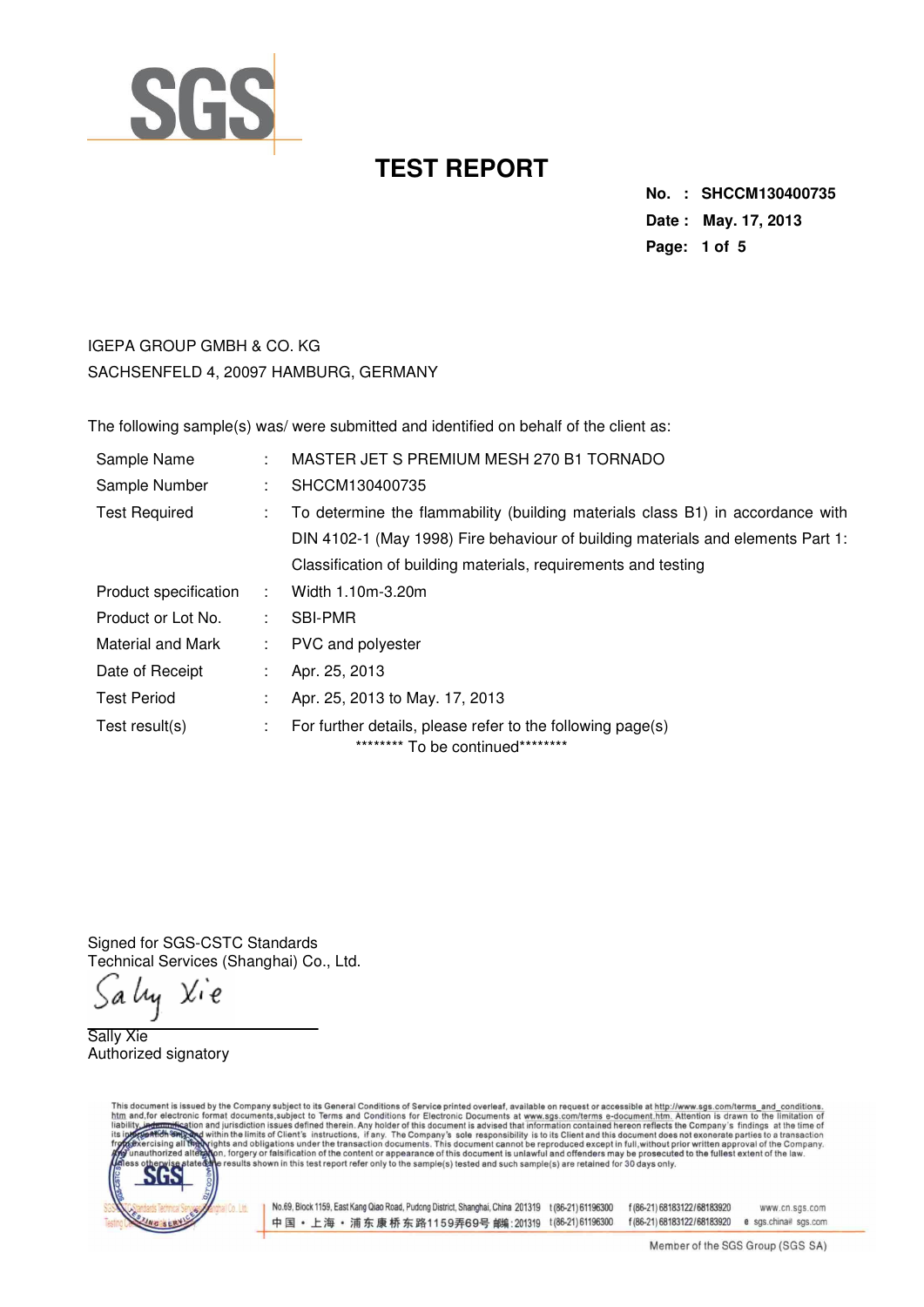

**No. : SHCCM130400735 Date : May. 17, 2013 Page: 2 of 5** 

#### I. Test conducted

This test was conducted as per DIN 4102-15:1990, DIN 4102-16:1998 and DIN 4102-1:1998 Clause 6.2. Classification in according to DIN 4102-1 (May 1998) Clause 6.1-Class B1 materials

#### II. Sample details

| Color / Density             | White / $241$ g/m <sup>2</sup>                 |
|-----------------------------|------------------------------------------------|
| Size of sample              | 1000 mm $\times$ 190 mm, 190 mm $\times$ 90 mm |
| $\sim$ $\sim$ $\sim$ $\sim$ |                                                |

#### **Conditioning**

Prior to testing, the sample was conditioned at least 14 days to constant mass at a temperature of 23  $\pm$  2 °C, and a relative humidity of  $50 \pm 6$  %.

- III. Test results
- 1) "Brandschacht" Test according to DIN 4102-15 &16

Exposed surface: The Front Face

| Results of "Brandschacht" Test (part 1) |                                                          |       |                     |   |   |   |  |  |
|-----------------------------------------|----------------------------------------------------------|-------|---------------------|---|---|---|--|--|
| Line                                    |                                                          | Unit  | Test assemblies No. |   |   |   |  |  |
| No.                                     |                                                          |       | A                   | B | С | D |  |  |
|                                         | Specimen fixings according to DIN 4102 part<br>15, table |       |                     |   |   |   |  |  |
| $\overline{2}$                          | Max. flame height above lower sample edge;               | cm    | 40                  |   |   |   |  |  |
| 3                                       | Time $1$                                                 | min:s | 0:09                |   |   |   |  |  |
|                                         | Melting/burning through                                  |       |                     |   |   |   |  |  |
| $\overline{4}$                          | Time $1)$                                                | min:s | 0:01                |   |   |   |  |  |
|                                         | Back of specimen                                         |       |                     |   |   |   |  |  |
| 5                                       | Flaming/glowing, Time $1$ )                              | min:s | 0:01                |   |   |   |  |  |
| 6                                       | Discolouring, Time <sup>1)</sup>                         | min:s | 0:01                |   |   |   |  |  |

To be continued

This document is issued by the Company subject to its General Conditions of Service printed overleaf, available on request or accessible at http://www.sgs.com/terms\_and\_conditions.<br>htm\_and,for\_electronic format\_documents,s



No.69, Block 1159, East Kang Qiao Road, Pudong District, Shanghai, China 201319 t (86-21) 61196300 f (86-21) 68183122/68183920 中国·上海·浦东康桥东路1159弄69号 邮编:201319 t(86-21)61196300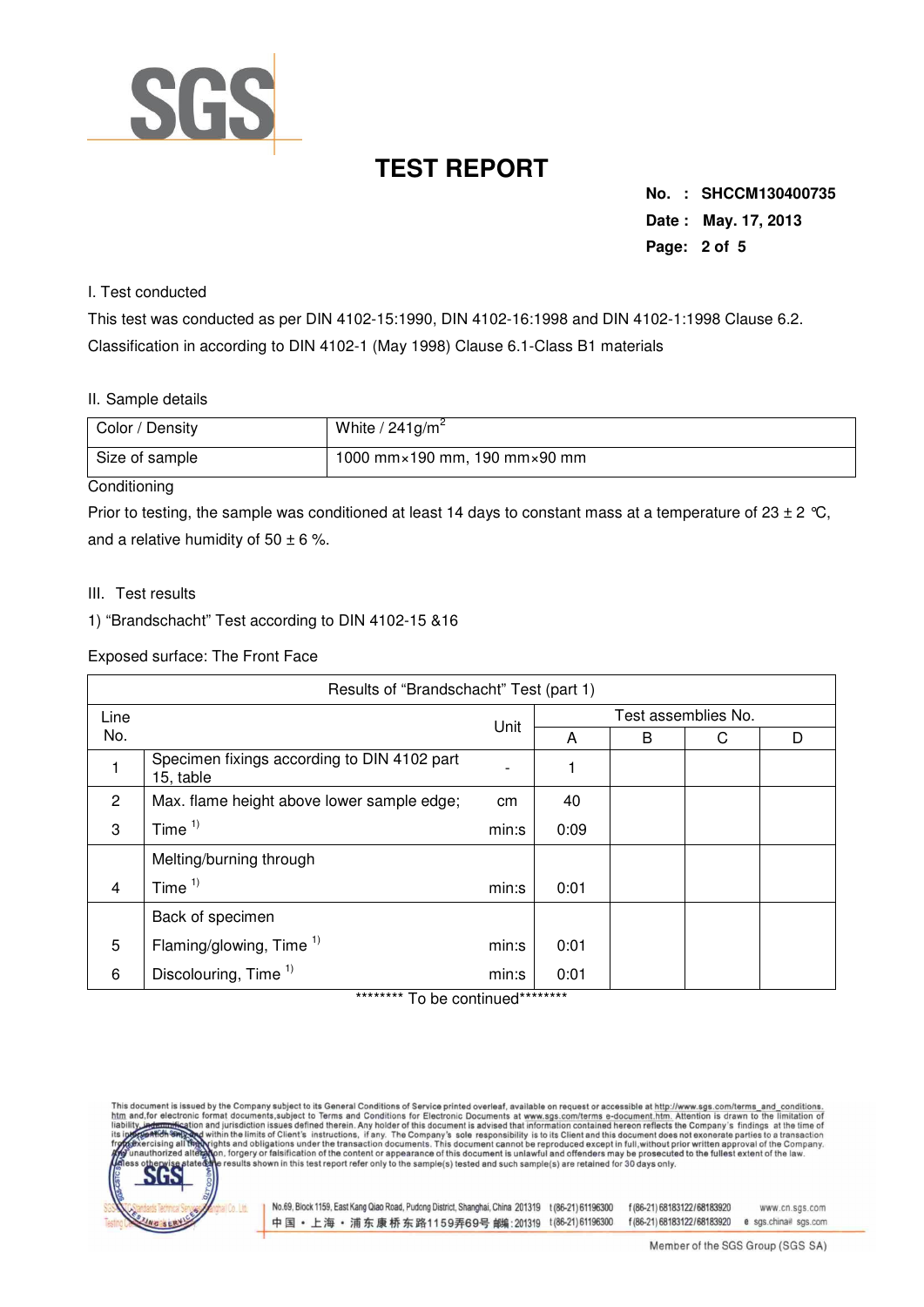

**No. : SHCCM130400735 Date : May. 17, 2013 Page: 3 of 5** 

| Results of "Brandschacht" Test (part 2) |                                                         |       |                     |   |             |   |  |  |
|-----------------------------------------|---------------------------------------------------------|-------|---------------------|---|-------------|---|--|--|
| Line                                    | Unit                                                    |       | Test assemblies No. |   |             |   |  |  |
| No.                                     |                                                         |       | Α                   | B | $\mathsf C$ | D |  |  |
|                                         | <b>Burning droplets</b>                                 |       | <b>YES</b>          |   |             |   |  |  |
| $\overline{7}$                          | Begin <sup>1)</sup>                                     | min:s | 0:03                |   |             |   |  |  |
|                                         | Amount                                                  |       |                     |   |             |   |  |  |
| 8                                       | Specimen material falling off in separate<br>droplets   |       |                     |   |             |   |  |  |
| 9                                       | Specimen material falling off continuously              |       | V                   |   |             |   |  |  |
|                                         | <b>Burning parts</b>                                    |       | <b>NO</b>           |   |             |   |  |  |
| 10                                      | Begin <sup>1)</sup>                                     | min:s |                     |   |             |   |  |  |
| 11                                      | Parts of sample falling off separately                  |       |                     |   |             |   |  |  |
| 12                                      | Parts of sample falling off continuously                |       |                     |   |             |   |  |  |
| 13                                      | Duration of continued combustion on mesh<br>base (max.) | min:s | <b>NO</b>           |   |             |   |  |  |
|                                         | Burner flame impairment by dripping/falling<br>material |       | <b>NO</b>           |   |             |   |  |  |
| 14                                      | Time $1)$                                               | min:s |                     |   |             |   |  |  |
|                                         | Premature ending of test                                |       |                     |   |             |   |  |  |
| 15                                      | End of burning at specimen <sup>1)</sup>                | min:s |                     |   |             |   |  |  |
| 16                                      | Time when test terminated (if applicable) <sup>1)</sup> | min:s |                     |   |             |   |  |  |
|                                         | Burning after end of test                               |       | <b>NO</b>           |   |             |   |  |  |
| 17                                      | Duration                                                | min:s |                     |   |             |   |  |  |
| 18                                      | Number of specimens                                     |       |                     |   |             |   |  |  |
| 19                                      | Front of specimen                                       |       |                     |   |             |   |  |  |
| 20                                      | Back of specimen                                        |       |                     |   |             |   |  |  |
| 21                                      | Height of flame                                         | cm    |                     |   |             |   |  |  |
|                                         | Glowing after end of test                               |       | <b>NO</b>           |   |             |   |  |  |
| 22                                      | Duration                                                | min:s |                     |   |             |   |  |  |
| 23                                      | Number of specimens                                     |       |                     |   |             |   |  |  |

\*\*\*\*\*\*\*\*\* To be continued\*\*\*\*\*\*\*\*\*





No.69, Block 1159, East Kang Qiao Road, Pudong District, Shanghai, China 201319 t (86-21) 61196300 f (86-21) 68183122/68183920 中国·上海·浦东康桥东路1159弄69号 邮(201319 t(86-21)61196300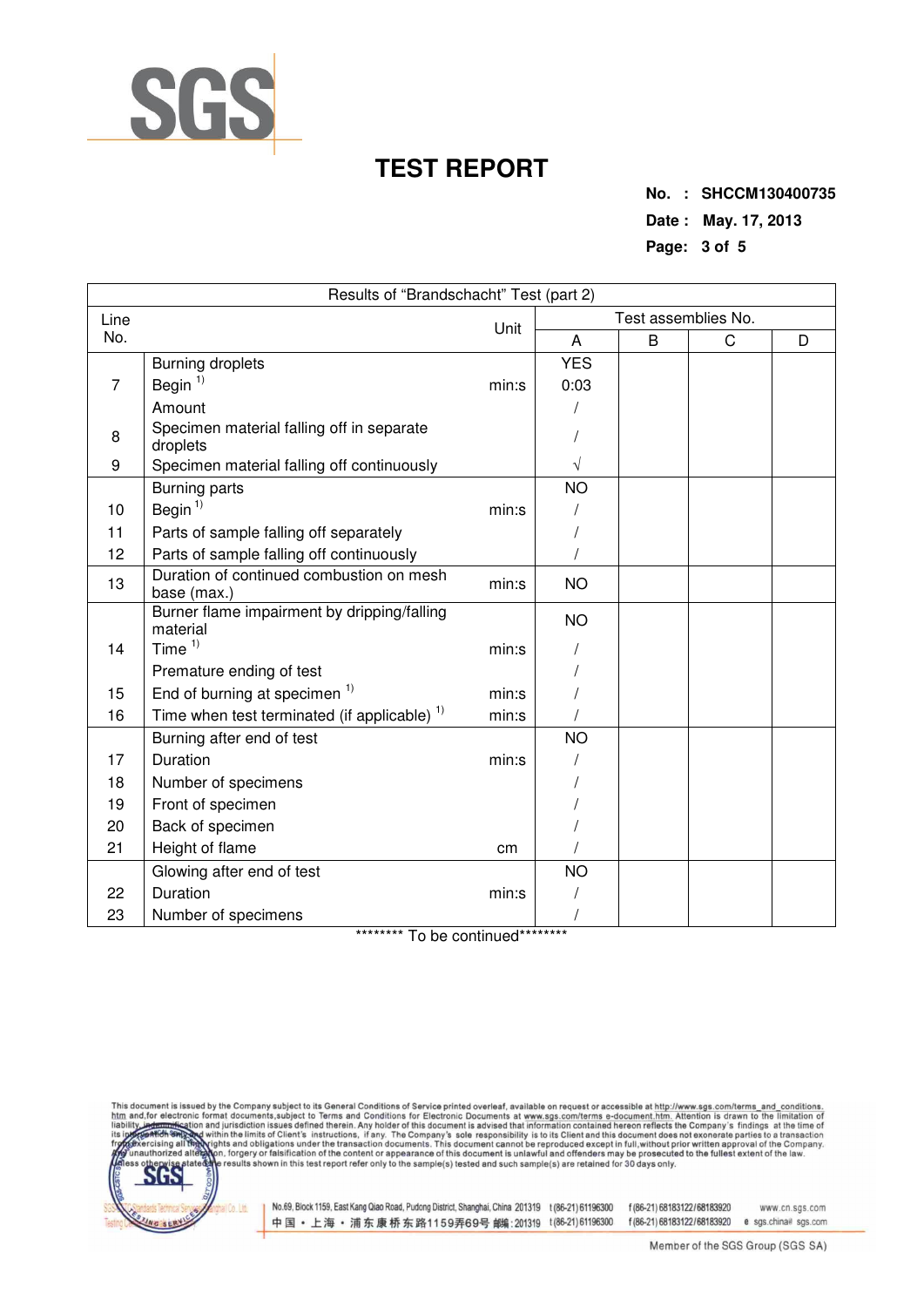

**No. : SHCCM130400735 Date : May. 17, 2013 Page: 4 of 5** 

| Results of "Brandschacht" Test (part 3) |                               |       |                     |    |  |   |   |  |   |
|-----------------------------------------|-------------------------------|-------|---------------------|----|--|---|---|--|---|
| Line<br>No.                             |                               | Unit  | Test assemblies No. |    |  |   |   |  |   |
|                                         |                               |       |                     | A  |  | B | С |  | D |
| 24                                      | Front of specimen             |       |                     |    |  |   |   |  |   |
| 25                                      | Back of specimen              |       |                     |    |  |   |   |  |   |
| 26                                      | Top half of specimen          |       |                     |    |  |   |   |  |   |
| 27                                      | Bottom half of specimen       |       |                     |    |  |   |   |  |   |
|                                         | Residual length               |       |                     |    |  |   |   |  |   |
| 28                                      | Single results                | cm    | 65                  | 64 |  |   |   |  |   |
|                                         |                               |       | 64                  | 65 |  |   |   |  |   |
| 29                                      | Average of the single results | cm    | 64.5                |    |  |   |   |  |   |
|                                         | Smoke temperature             |       |                     |    |  |   |   |  |   |
| 30                                      | Max. of average               | °C    | 167                 |    |  |   |   |  |   |
| 31                                      | Time $1$                      | min:s | 10:00               |    |  |   |   |  |   |

Note: <sup>1)</sup> time from start of testing

2) Normal Flammability Test according to DIN 4102-1 Clause 6.2

Flame application:  $[\sqrt{ } ]$  bottom edge ignition,  $[ ]$  surface ignition

| Specimen No.                                  |     | 2      | 3  | 4  | 5         |  |  |  |
|-----------------------------------------------|-----|--------|----|----|-----------|--|--|--|
| Reaching the measuring mark within 20 seconds | No. | No     | No | No | No        |  |  |  |
| Self extinguishing of the flame (s)           | 15  | 15     | 15 | 15 | 15        |  |  |  |
| Max. flame height (cm)                        |     | 8      |    | 9  | 8         |  |  |  |
| End of afterflaming (s)                       | 15  | 15     | 15 | 15 | 15        |  |  |  |
| End of afterglowing (s)                       | 15  | 15     | 15 | 15 | 15        |  |  |  |
| Molten dripping                               | No. | No     | No | No | <b>No</b> |  |  |  |
| Smoke developments (visual impression)        |     | Slight |    |    |           |  |  |  |

All timings are from start of testing

Criteria for classification for Class B1 (DIN 4102-1 Clause 6.1.2)

All materials, except flooring, may be classed as B1 materials if they met,

a) Pass DIN 4102-16 "brandschacht" test if

\*\*\*\*\*\*\*\*\* To be continued\*\*\*\*\*\*\*\*\*

This document is issued by the Company subject to its General Conditions of Service printed overleaf, available on request or accessible at http://www.sgs.com/terms and conditions.<br>htm and,for electronic format documents,s



No.69, Block 1159, East Kang Qiao Road, Pudong District, Shanghai, China 201319 t (86-21) 61196300 f (86-21) 68183122/68183920 中国·上海·浦东康桥东路1159弄69号 邮编:201319 t(86-21)61196300